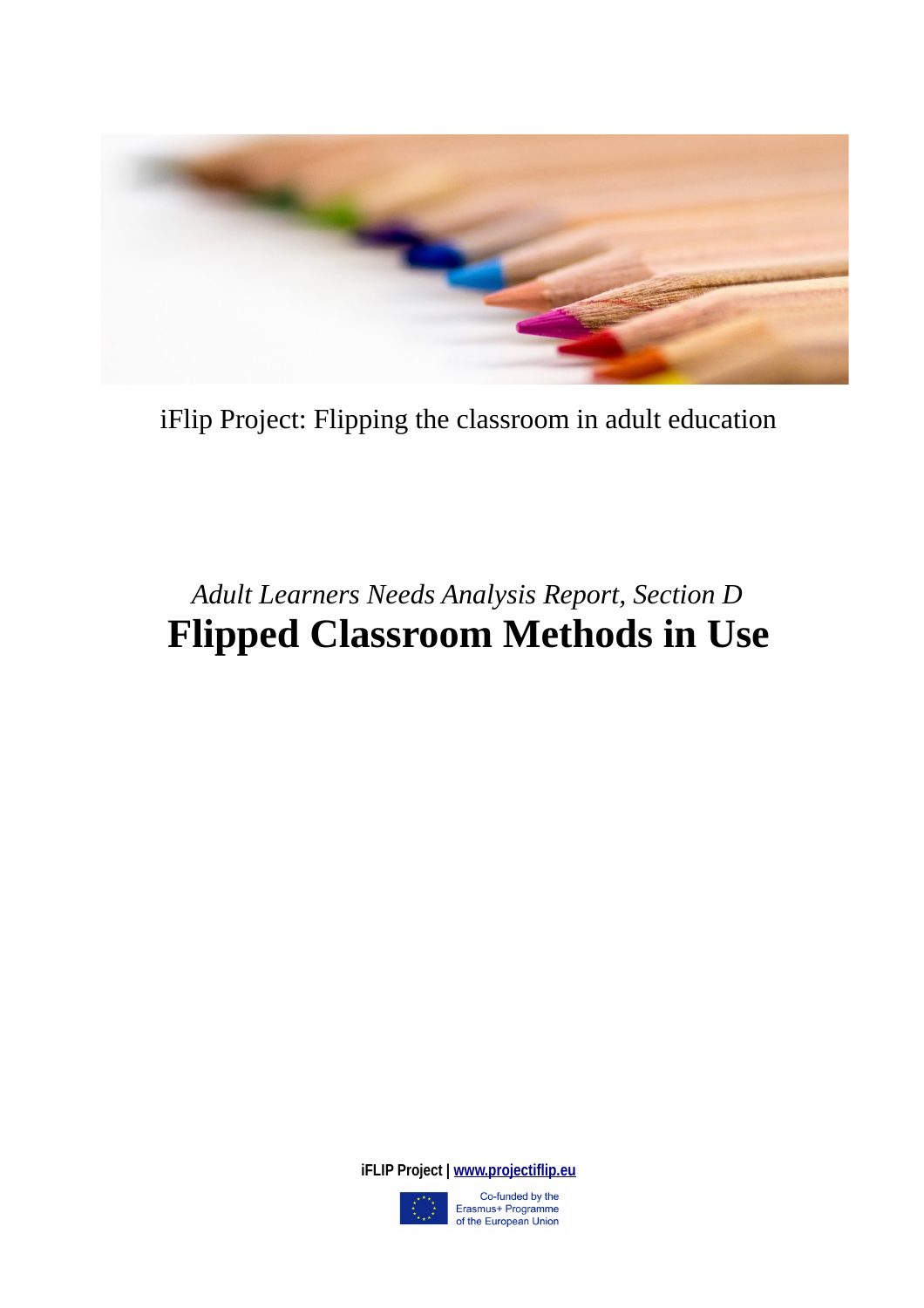**Reporting partner/country:** LUV/Andragoški zavod Ljudska univerza Velenje, SI

# **Origin of the method description:** Flipping with a MOOC - The DUKE Center for Instructional Technology, USA

**Context:** Class of Introduction to Genetics and Evolution – integration of the FC method in combining on campus class with online class, by Mohamed Noor

**1. General setting:** Prior to every class period, Duke students were expected to watch 3 videos (average ~15 minutes each) in Coursera bearing 80-90% of the primary "raw information content" that they were expected to learn from the course. Following the videos, the students had to take a graded preclass quiz, formatted similarly to their in-class tests and of comparable difficulty. The purpose was two-fold: for them to identify areas of misunderstanding or gaps in their knowledge, and for Noor to see what students struggled with from his lectures.

The first few minutes of the class period were used to collaborate in completing the preclass quiz. After that, Noor spent  $-10$ minutes going over areas of misunderstanding based on the preclass quiz performance and free responses. The bulk of the class period was devoted to students working in self-selected small groups on ~7 ungraded practice problems designed to help them integrate and apply the concepts from the lectures. The teaching assistants (TAs) and Noor would walk around the room and engage the students to see what problems they were stuck on.

In addition the students had a weekly problem set to complete, weekly laboratory sections, a few other online practice problems, and three open-book, in-class tests. The class period activities were also recorded and made available to any students who couldn't make it due to illness, travel, etc. (again, just like before).

**2. Reactions and outcomes:** Most of the class's students indicated they were pleased (and often pleasantly surprised) with how well the flipped class format worked. Students could work at whatever time of day was optimal for them. They could also easily pause at any time, or immediately replay anything they missed. Most reported that the inclass reinforcements were helpful for them to really understand the material and to perform better on assessments (see figures below). Most appreciated the "reactive" and "interactive" nature of the class, where the class period content responded directly to their areas of interest or confusion. Some students said that the format forced them to study as they went along, such that they noticed they barely had to study right before the tests since they'd already done so much along the way. A handful said they liked the online discussion forums, and found the elaborations by either Duke or online students on some of the material helpful.

# **3. Lessons learned and conclusions drawn by the trainers:**

WHAT WAS LESS-THAN-IDEAL I

- Some of the students were unhappy with the added workload of having to watch  $-1.5$  hours of video each week
- "While the flipped class format benefits many of my fellow students, this format hinders my learning. In a normal class, I would go to lecture and take notes and such, and then do whatever work was required of me, but no more; I normally take a minimalistic learning approach, does as little as possible to succeed. As such, I do not normally watch the online lectures because I find that doing so is more time consuming than just glancing over the lecture slides to find the information needed".  $\mathbb I$
- A fraction of the students fell far behind (especially between test 1 and test 2) and did not really catch up in a timely manner to do well on the later tests. If one fails to watch the lecture videos before class, there really is no point to coming to class since the student would be just lost on the material. At that point, it can become self-reinforcing-- a student falls behind, and the work needed to "catch up" is greater than in a traditional class, possibly making them more likely to further procrastinate and fall further behind. I
- A possibly related negative was a drop in class attendance... attendance probably was consistently at or below 50% after the third week. They often had 50-70% attendance in the traditional classes, unlike the <50% with the flipped class.

A few students cited two reasons:

1) the increase in overall amount of outside-class work (the fact they already had to spend 90+ minutes a week on the material made some students less likely to spend even more by coming to class), and relatedly, 2) some simply felt confident with the material from the video, and would thus skip the reinforcement and application in-class.

 $\begin{array}{c} \hline \end{array}$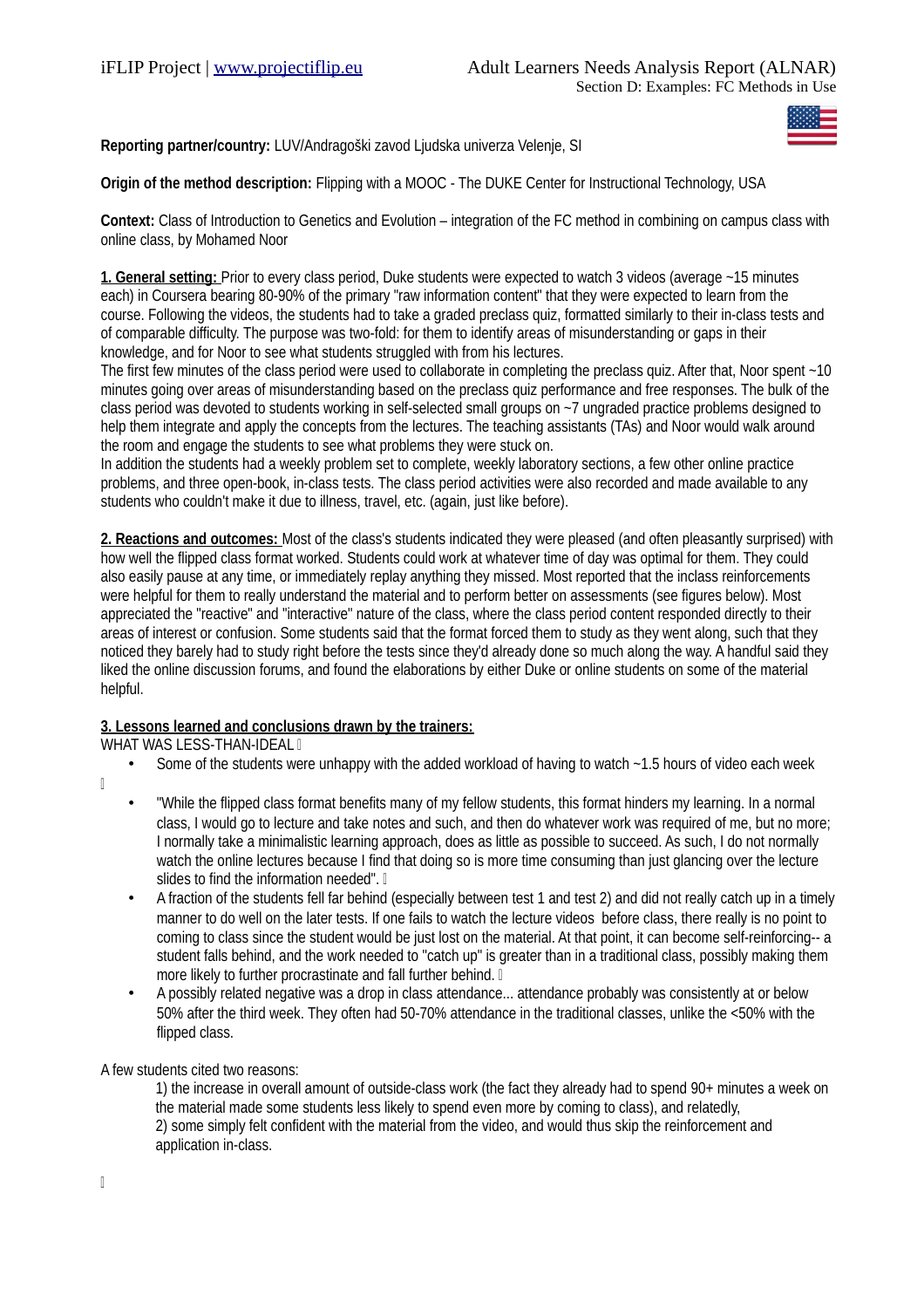• The one class format element that "flopped" was the few minutes at the beginning of class for completing the class to skip that piece.

## OTHER SURPRISES

The biggest surprise was the absence of correlation between class attendance and grade. The three test grades were very highly correlated with each other despite the differences in mean, but there was no clear association between which students came to class and student test performance

The other surprise was the general absence of engagement of the on-campus students in the online Discussion Forums associated with the online class. Many of Duke students said they looked in the forums, but even though they were offered the Duke students extra credit for posting in the forums, 80% of the Duke students never posted in the forums, and most of those who did post made 5 or fewer short comments or questions. A handful really engaged with others in the forums, but <10 students total.

## **SYNOPSIS**

Although requiring a TON of upfront work, this experience has definitely changed Noor's view of teaching. He feels now that, as faculty become less "lecturers" and more "facilitators" in the classroom, they work with the humanity of students rather than treating students as consumers of prepackaged products. Teaching this class was very, very enjoyable. Further, these students are interesting and talented people, many of whom are spending tens of thousands of dollars to be at an elite university, and are receiving some classes in a format of not much greater value than what could be found online. His statement is not to suggest that the total college experience is what happens in the classroom (clearly untrue), nor that the students themselves are incapable of obtaining more from traditional lecture classes by taking the initiative to engage professors directly. However, his goal was to add as much value as possible to the in-class experience by making it visibly dramatically more than what is available freely online-- far more opportunities for interaction, extensive reinforcement, "going further" with the material, etc. (in addition to the laboratory sections, of course).

#### $\mathcal{L}$ **Sources and further reading:**

<http://science-and-food.blogspot.si/2013/05/flipping-with-mooc-very-new-approach-to.html>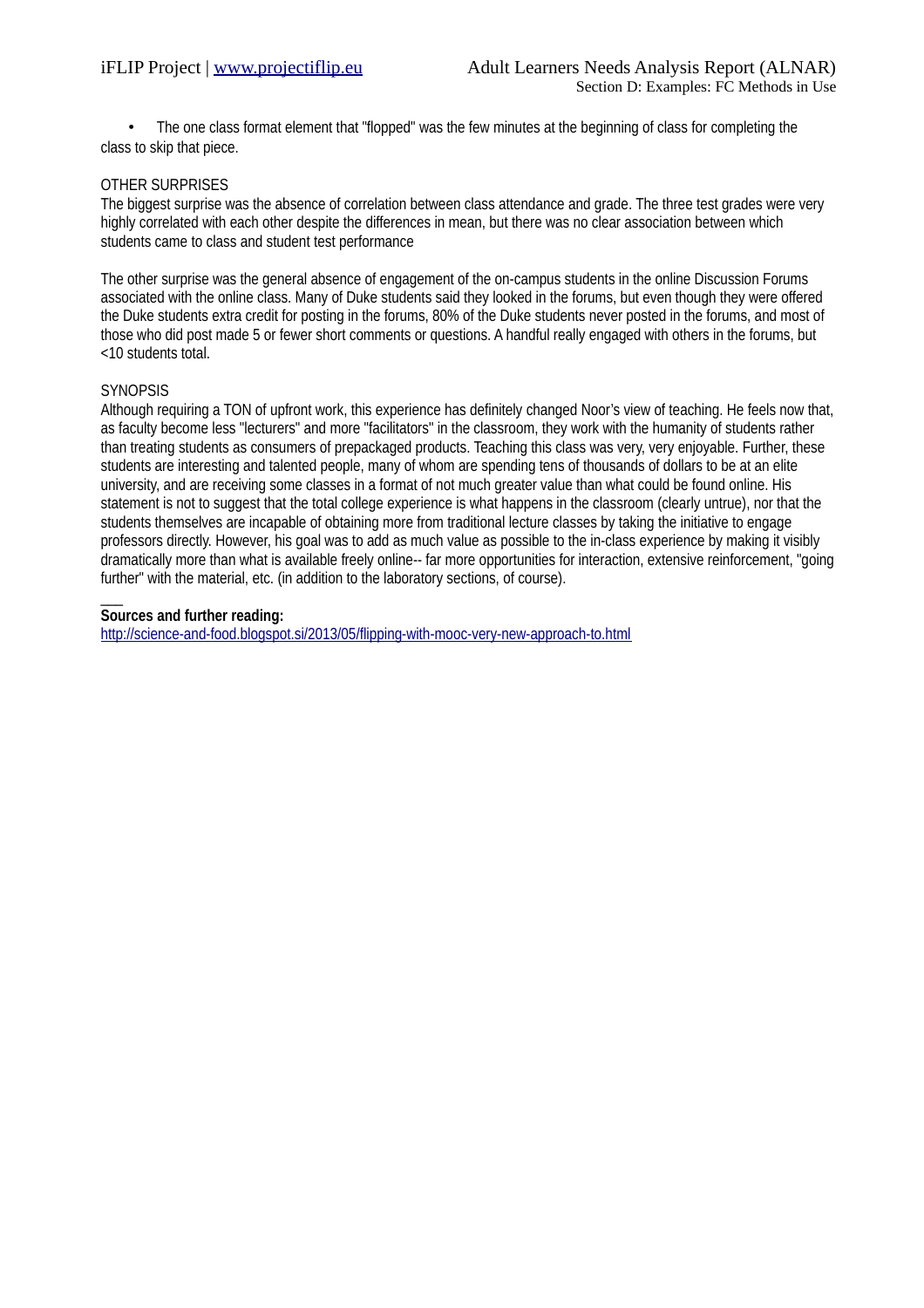**Reporting partner/country:** University College Artevelde Ghent, BE



# **Origin of the method description:** Nursing education - University College Artevelde Ghent

**Context:** introduction to First Aid techniques through an online course

## **1. General setting:**

The course First Aid techniques confronts first year students with the techniques and application, depending on the target audience (baby, child, adult) and diverse environmental parameters.

**2. Reactions and outcomes:** The idea of using blended learning for this course came out of the fact that the group of students was increasing year after year without an similar increasement of teachers or scheduled lesson sessions. The used method was demonstration, and due to the big amount of students this had become impossible to handle

Therefore, First Aid techniques that were normally demonstrated in practical sessions, are now demonstrated via online instructional videos and pictures. The students can learn the techniques online and attend the faceto-face practical sessions well prepared.

The practical sessions are focusing on practicing the First Aid techniques. Students are challenged by using realistic case studies to find the correct First Aid technique, keeping the target audience and parameters in mind. The teacher gives feedback where and when necessary.

## Used tool:

De instruction movies are made with camera, light set and tripod. The movies are integrated in PowerPoint with a program called Articulate Storyline.

Result: <http://chamilo.arteveldehs.be/chamilo/leerpaden/EHBO/story.html>

Necessary infrastructure: Articulate Storyline account

Tutorial for using the tool: <https://www.articulate.com/>

# **3. Lessons learned:**

Average preparation time: Articulate Storyline is a very user friendly package to make attractive and professional e-courses. This is realised inserting diverse elements into a Powerpoint presentation.

The videos have to be very well prepared, with a strict scenario containing tasks, actions to be filmed and explanations to be told. The videos have been made with two teachers: one who performed the actions, and one who explained what's happening. Another person was operating the camera, and yet another person showed the scenario to the actors by using big card boards.

#### $\overline{\phantom{a}}$ **Sources and further reading:**

<https://www.facebook.com/Screencast-O-Matic-158210234220889/>(interesting page with tools, tricks and useful information)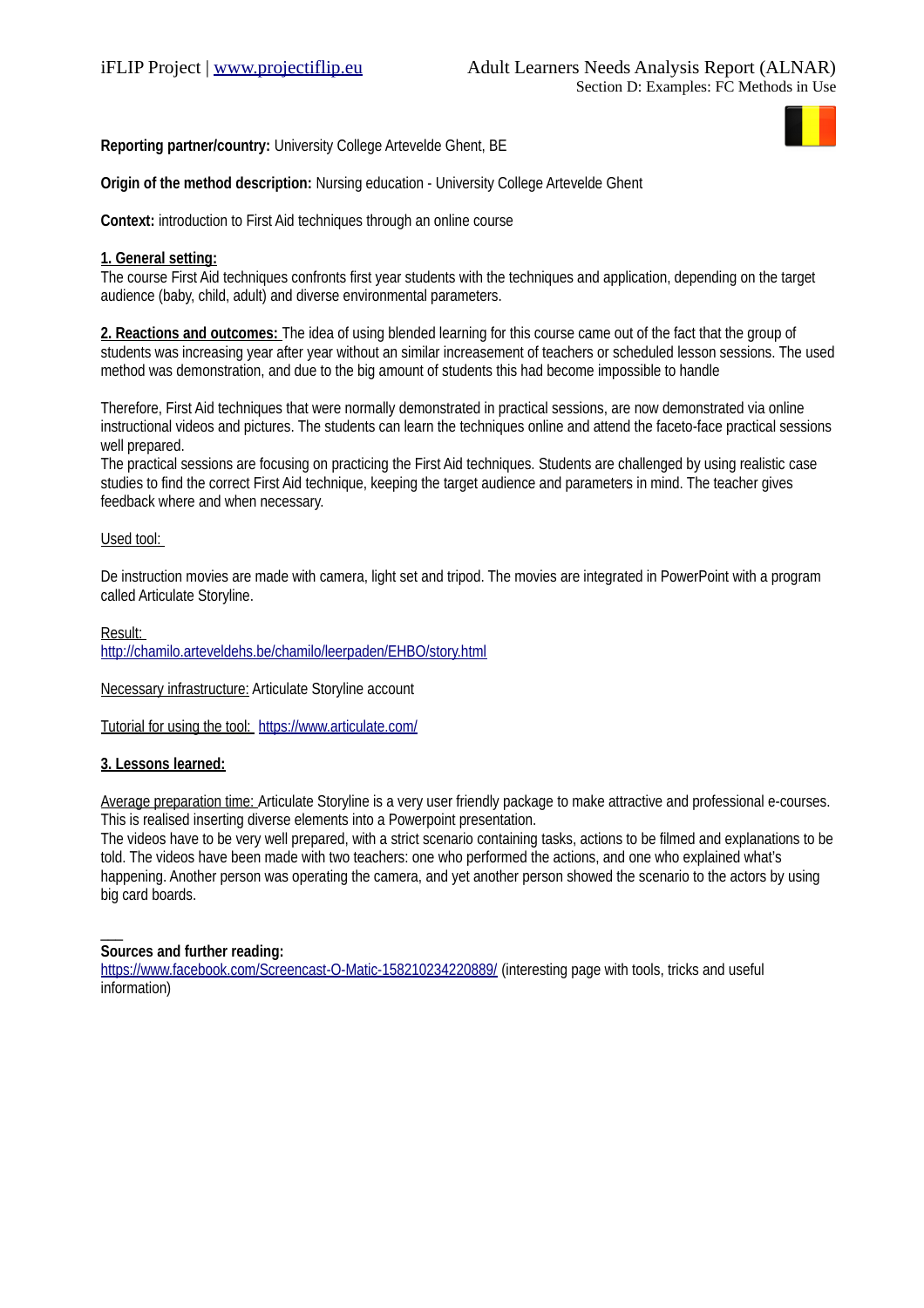**Reporting partner/country:** University College Artevelde Ghent, BE



**Origin of the method description:** Teacher training for primary teaching education - University College Artevelde Ghent

**Context:** Online instructions regarding internships for teacher education students

## **1. General setting:**

This is a good practice for online instructions and online learning activity as preparation of the teaching practice in primary schools. The videos are made using a 'screen-cast-o-matic', with YouTube as platform. There's no particular software to be installed.

Function:

1. online learning activity as preparation program for the teaching practice;

2. the online instruction has been developed as particular screencasts used in every year of the program, including all necessary information to start the internship;

4. during the internship weeks teacher training students can get guidance to attempt the basic competences required to succeed;

3. the function of the flipped classroom is information and guidance

## **2. Reactions and outcomes:**

Outcome: Online instruction enables internship instructions to run more smoothly and easily. In the past, the instructions regarding the teacher training internship, including goals, tasks, necessary documents… were taught during a face-to-face session. But it was always very difficult to plan these sessions and to reach all students, because many of them have personalized trajectories, and very different schedules. Online instruction in a flipped classroom setting, enables students to access all information, documents and tools whenever they want.

Furthermore, reading through all the information, viewing the screencasts and preparing the questions they have, allows the students to really have a better insight in the organization of the internship program.

Used tools: The videos were made using a 'screen-cast-o-matic'. This software records your voice and computer screen simultaneously. The videos can be uploaded on YouTube afterwards. To upload videos, a free account is necessary.

Results:

 $\overline{\phantom{a}}$ 

<https://www.youtube.com/watch?v=zM2qPuKaE9g> <https://www.youtube.com/watch?v=vbApANpjeFg> <https://www.youtube.com/watch?v=pgqmmsH5rRI>

# **3. Lessons learned:**

Necessary infrastructure: PC and internet connection, an account for the screen-cast-o-matic and an account for YouTube.

Average preparation time: Making the screencast doesn't take a lot of time, if you've prepared well. It's important to know what you're going to say and show to your viewers. Keep in mind that videos should take maximum fifteen minutes.

Technical tutorial for using the tool: <http://www.screencast-o-matic.com/u/h/start-recording>

Sources and further reading:

<https://www.facebook.com/Screencast-O-Matic-158210234220889/>(interesting page with tools, tricks and useful information)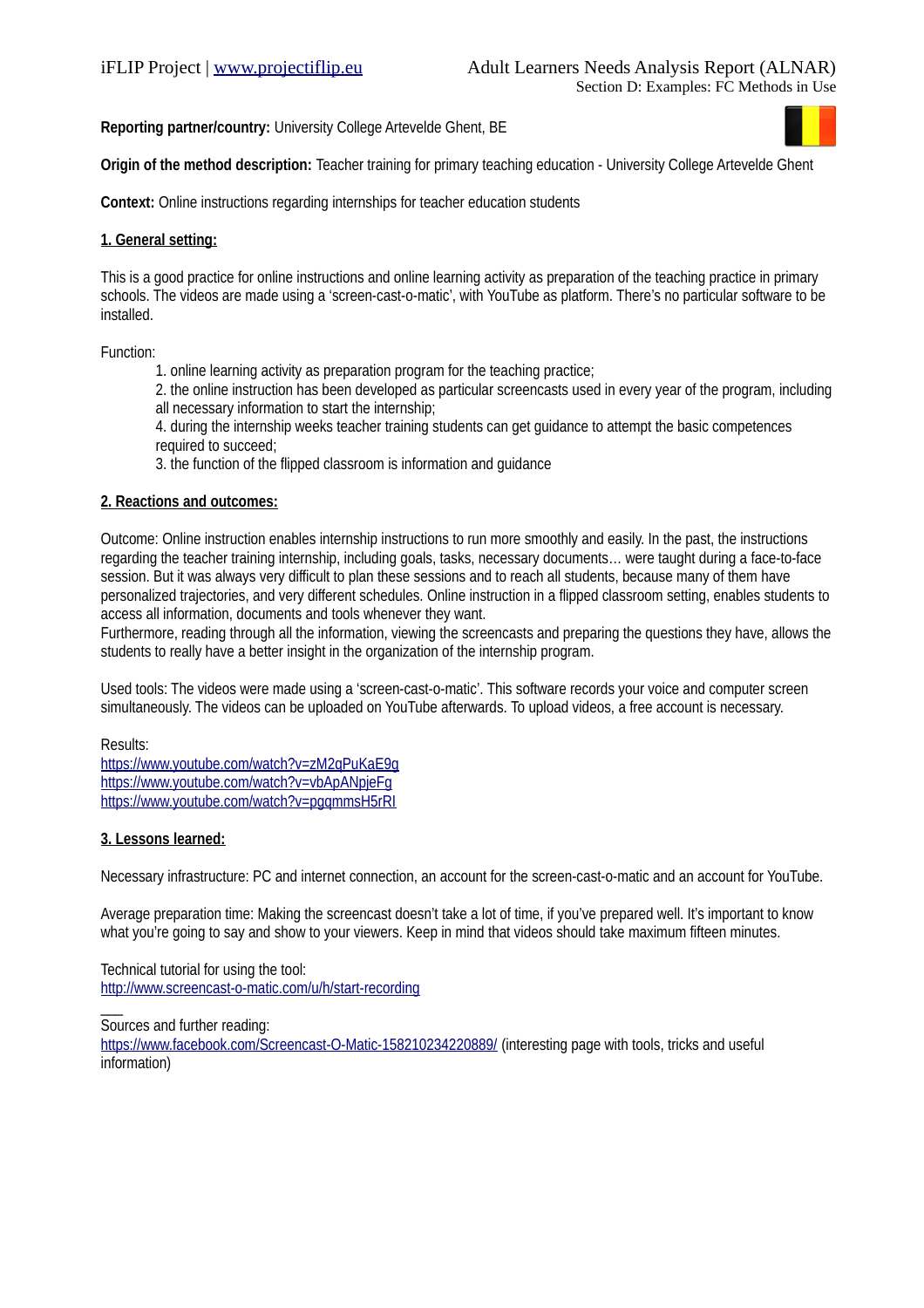# **Reporting partner/country:** NTC/Adam Smith College of Management, BG



# **Origin of the method description:** Zurich University of Applied Sciences

**Context:** FC used in a Computer Science course on "Algorithms and Data Structures" taught in 2014 at Zurich University of Applied Sciences

# **1. General setting:**

In the setting of this example, the semester runs for 14 weeks, and every week targets a specific topic such as "Basic Sorting Algorithms". This allows the trainers to work using closed and independent teaching units. Every week is divided into four phases:

- 1. Preparation, where the students get to know the topic;
- 2. Quizzies, where the students answer simple online questions about the topic;
- 3. Plenum, where students and teacher delve deep into the topic; and
- 4. Exercises, which the students solve alone.

## **2. Reactions and outcomes:**

Initial student reaction was rather reluctant (it will take too much time), over time it changes to almost entirely positive evaluation (over 78% agreed FC suits them better than the classical method). Here's a summary of individual feedback (free-text):

| Advantages (perceived)                                                                                                                  | Disadvantages (perceived)                                                          |
|-----------------------------------------------------------------------------------------------------------------------------------------|------------------------------------------------------------------------------------|
| "The material can be covered more intensively."                                                                                         | "Preparation takes very much time."                                                |
| "I left every lecture with the feeling that I really understood it;<br>unfortunately, this is often not the case for classic lectures." | "I don't think it should be used for every course; this would<br>not be possible." |
| "I am forced to get in touch with the topic before the lecture.<br>This allows me to build an own opinion of the topic first."          | "This only works with very motivated students."                                    |
|                                                                                                                                         | "For me as a beginner, flipped classroom does not work."                           |
| "The lectures are much more efficient; this way, there is<br>much time for real-world examples."                                        | "Whoever visits the plenum without preparation will                                |
| "I like the quizzies!"                                                                                                                  | understand little to nothing."                                                     |

The trainers commissioned a research study to determine the effects of FC, in which three classes of computer science students were compared, one of which taught with FC, the other two with classical lectures. The main findings of the study were very positive for FC:

1. Students in flipped classrooms use much more time for preparing the lectures.

2. Both groups of students perform equally well in the exams, with Flipped Classroom students slightly better.

3. Students with flipped classroom improved their non-technical competences (communication, organization, etc.) much more than those with classical lectures.

#### **3. Lessons learned and conclusions drawn by the trainers:**

#### High effort for introducing flipped classrooms

The switch of an existing course from classic teaching to FC usually takes 6-8 hrs per 90-min-lecture for preparing the material. Within this time, we select the learning material, write the web page in our learning management system, and develop quizzies, tasks for the plenum, and exercises. We usually do this before semester starts, for each week. If we produce introductory videos for a lecture, this takes additional 3-5 hours per video. During the semester, each teacher needs additional 60-90 minutes to evaluate the quizzies and select tasks for the plenum.

Support and resistance from other teachers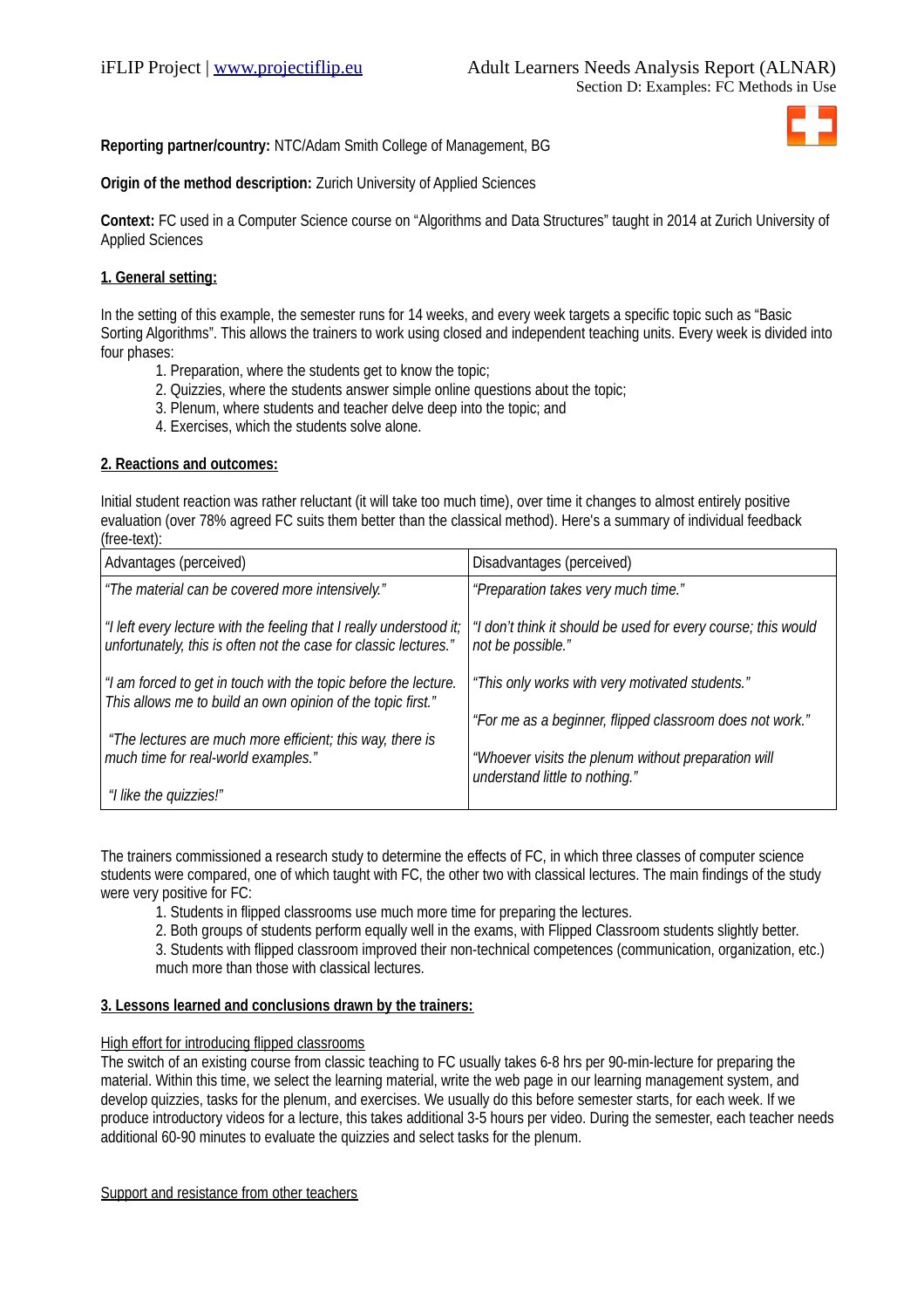When we started using FC, many other teachers were very interested in the concept, and some even started using it already. However, there were also teachers who were very skeptical, and still are. One of the possible reasons: FC challenges the basic principles of classic teaching. Therefore, one has to be prepared to handle some amount of opposition. In addition, we found it important that those who use FC really advocate for the method: there is no use in forcing anybody not convinced of its usefulness to use the method.

## Good teaching material is important, but difficult to find

Students have to study the learning material alone, without previous knowledge. For this reason, appropriate learning material is very important. In our setting, we use a textbook, accompanied with summary and additional explanations in the learning management system, plus some short introductory videos (2-3 minutes each). A normal course script is in our opinion not sufficient as learning material, since this was usually written for post-class reading. The same applies to most textbooks, which often rely on the fact that the topic was first introduced, motivated and explained in a lecture. Finding good, self-contained textbooks that are suitable for FC is not an easy task.

## Students fulfil their preparation tasks

Students usually studied the learning material thoroughly before they come into the plenum. Each week more than 80% of all students complete the quizzies before the lecture. One of the reasons is, probably, that solving quizzies contributes to the final grades.

## Quizzies are useful for preparing the lectures

Since quizzies are completed before each lecture starts, the teacher can see which sub-topics did the students not yet understand. This helps very much, since the teacher knows exactly what he/she has to explain in more detail.

## Quizzy question "What did you not understand?" is very helpful

With this question, the students can point out which topics they are most interested in, and they can ask specific questions. In many cases, the teacher can pose these questions directly in the plenum, and all students search together for an appropriate answer. This has several positive effects: open and interesting discussions take place; students see that others might have the same or similar questions; and even students that do not talk/ask much in the plenum can pose their questions. Experience shows that students pose only few useful questions in the first weeks; however, once they see that these questions are taken seriously and answered in the plenum, the amount of questions increases massively.

#### Introductory videos are helpful, but lots of work

We produced small introductory videos (2-3 minutes each) for most topics. In these videos, we motivated the topic and explained the main concepts and ideas. Students appreciated these videos very much, since it simplified the process of starting with a new topic from scratch. However, producing these videos is very time-consuming (3-5 hours per video). Whenever possible, we now use existing videos from the internet.

#### Activation in plenum is very high

In the plenum, students discuss open questions and solve small exercises. Often very vivid discussions arise, where most to all students participate actively. Nevertheless, even silent students, who do not talk too much, appreciate the concept, since they can solve exercises on their own and immediately get feedback from the teacher.

# There is time for in-depth discussions

In FC all learning content is defined and known beforehand. The teacher does not have to present any mandatory stuff. So it is possible to use time in the plenum very flexibly: if there is an interesting discussion, one can let it go until all arguments are exchanged and solutions have evolved. If no such discussions arise, one can just go through all open questions and exercises.

# Teachers have to be highly competent and flexible

When teaching in a FC, you do not know beforehand which topics will be discussed in which depth. Often there are questions in the plenum that emerge to educators' total surprise, and which go far beyond the pure learning material. For this reason, teachers using the method have to be able to react spontaneously and appropriately to such topics, which requires a very high degree of expert knowledge – probably more than in classic teaching settings.

#### Not too many courses should be switched

Students are very excited about the method, and they usually wish for more courses with FC. But we found that not all courses should be switched: FC requires more preparation time from the students than classic teaching – and switching too many courses might end in an overload.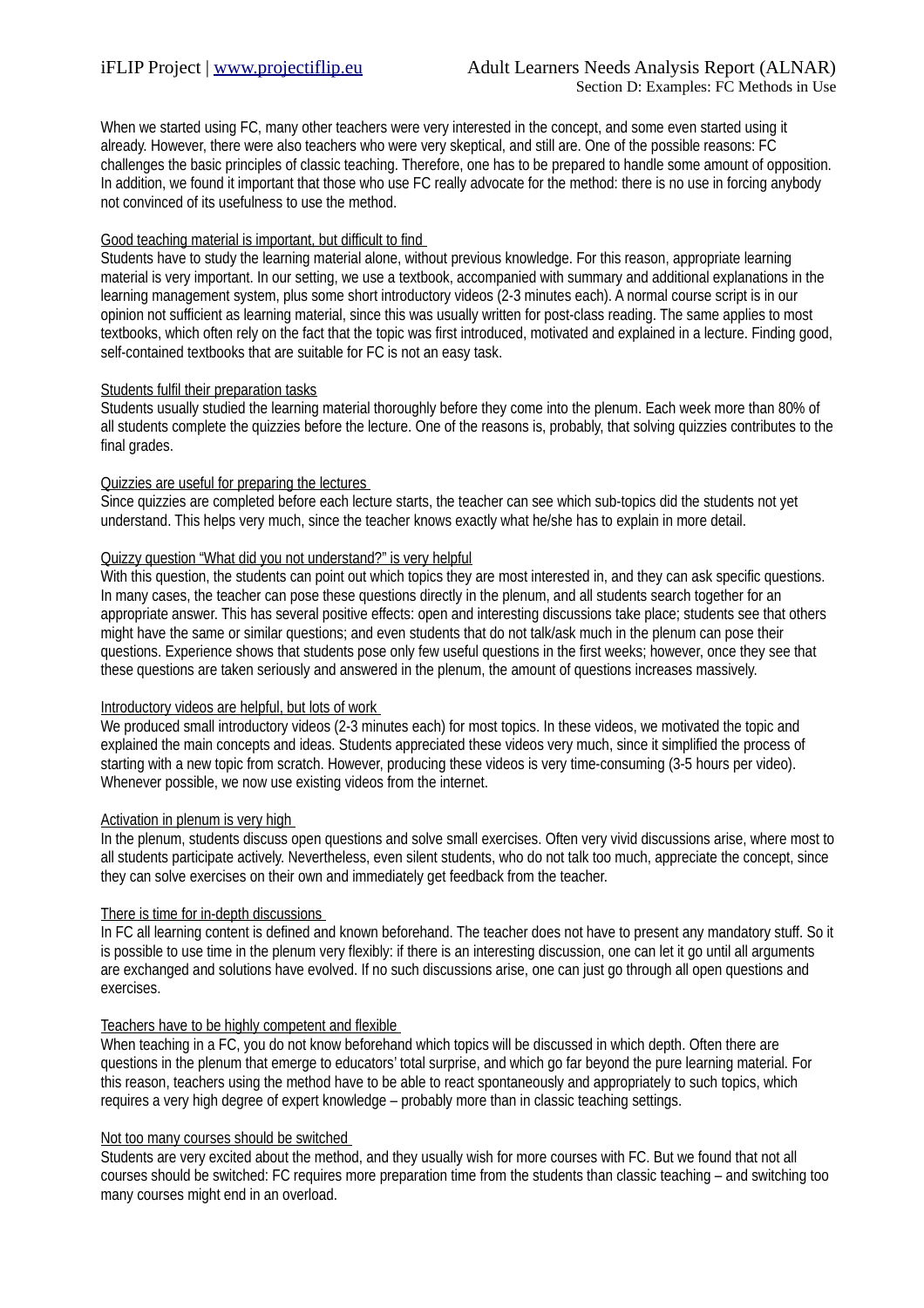$\overline{\phantom{a}}$ Sources and further reading: <http://www.elmmagazine.eu/articles/flip-your-classroom-but-be-aware>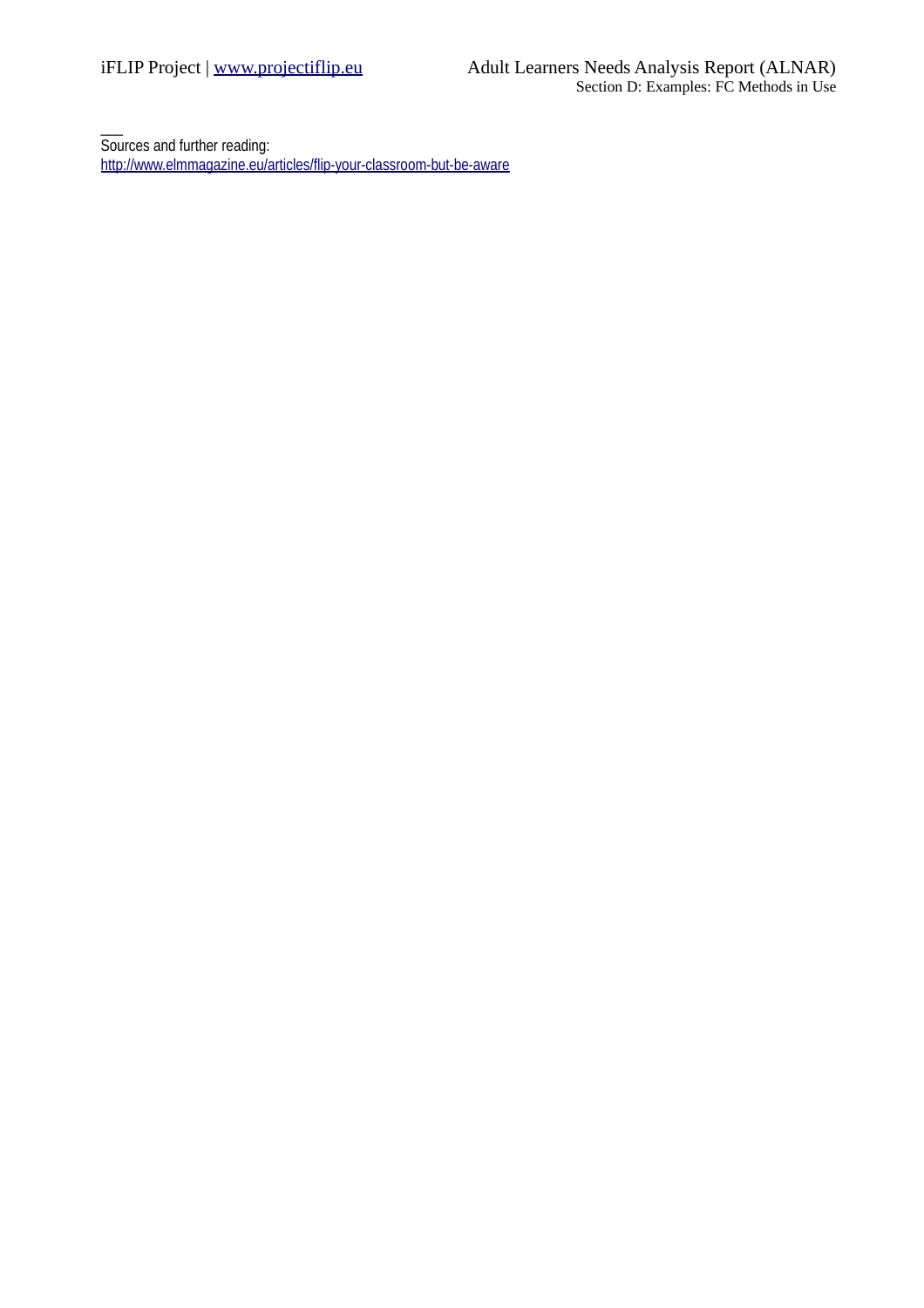**Reporting partner/country:** AHE/ University of Humanities and Economics in Lodz, PL

**Origin of the method description:** Department of Teacher Education – Shippensburg University

**Context:** Flipped Lesson Plan Template, 2012

**Authors:** Melissa Bersano

**Lesson Title**: Standard Form, Word Form, and Expanded Form (Expanded Notation) of numbers less than 10 million and decimals through the hundredths place value.

**Subject Area(s):** Math

**Grade Level**: 5

**Time Needed:** 60-80 mins at home, 60-70 mins. in class

**PA Academic Standards** (1-3 entries)

**M5.A.1.1.1:** Use expanded notation to represent whole numbers or decimals (whole numbers less than 10,000,000 and decimals through hundredths).

**M5.A.1.2.1**: Match the standard form to the word form of decimal numbers through the hundredths.

**Learning Objectives** (including cognitive and behavioral objectives)

Students will be able to represent whole numbers less than ten million through the hundredths place value in expanded notation.

Students will be able to represent whole numbers less than ten million through the hundredths place value in word form. Students will demonstrate understanding of the 3 forms of numbers through the completion of an online quiz.

#### **Student Learning Resources at Home**

• Instructional Videos:

Place Value- Expanded form and Word Form of Numbers:<https://youtu.be/uBuofv6Bbn0> Standard and Expanded Form of Decimals:<https://youtu.be/nt2aov1t3Js>

Games:

QUIA- Match the standard form and expanded form of numbers<http://www.quia.com/mc/279741.html> AAA Math- Using expanded notation to write standard form [\(http://www.aaamath.com/g31d\\_px1.html#section](http://www.aaamath.com/g31d_px1.html#section)

• Matching the standard form to the word form.

 [\(http://www.math-play.com/math-racing-place-value-game/math-racing-place-value-game.html](http://www.math-play.com/math-racing-place-value-game/math-racing-place-value-game.html)  [\(http://www.free-training-tutorial.com/place-value/airplanes.html\)](http://www.free-training-tutorial.com/place-value/airplanes.html)

Quiz-<http://www.proprofs.com/quiz-school/story.php?title=standard-form-word-and-expanded-notation>

## **Student Learning Activities at Home**

Complete a 3-2-1

- 3- Define standard form, word form, and expanded notation (cite resources used)
- 2- Provide two examples of each form
- 1- Which form do you feel is harder to write?: Word or expanded?

Prepare 2 questions for the teacher and post on class blog. Complete 5 practice problems of choice on each of the (4) worksheets attached. (Used attached number word table to assist with word form)

#### **Classroom Activities (pick what applies in the lesson)**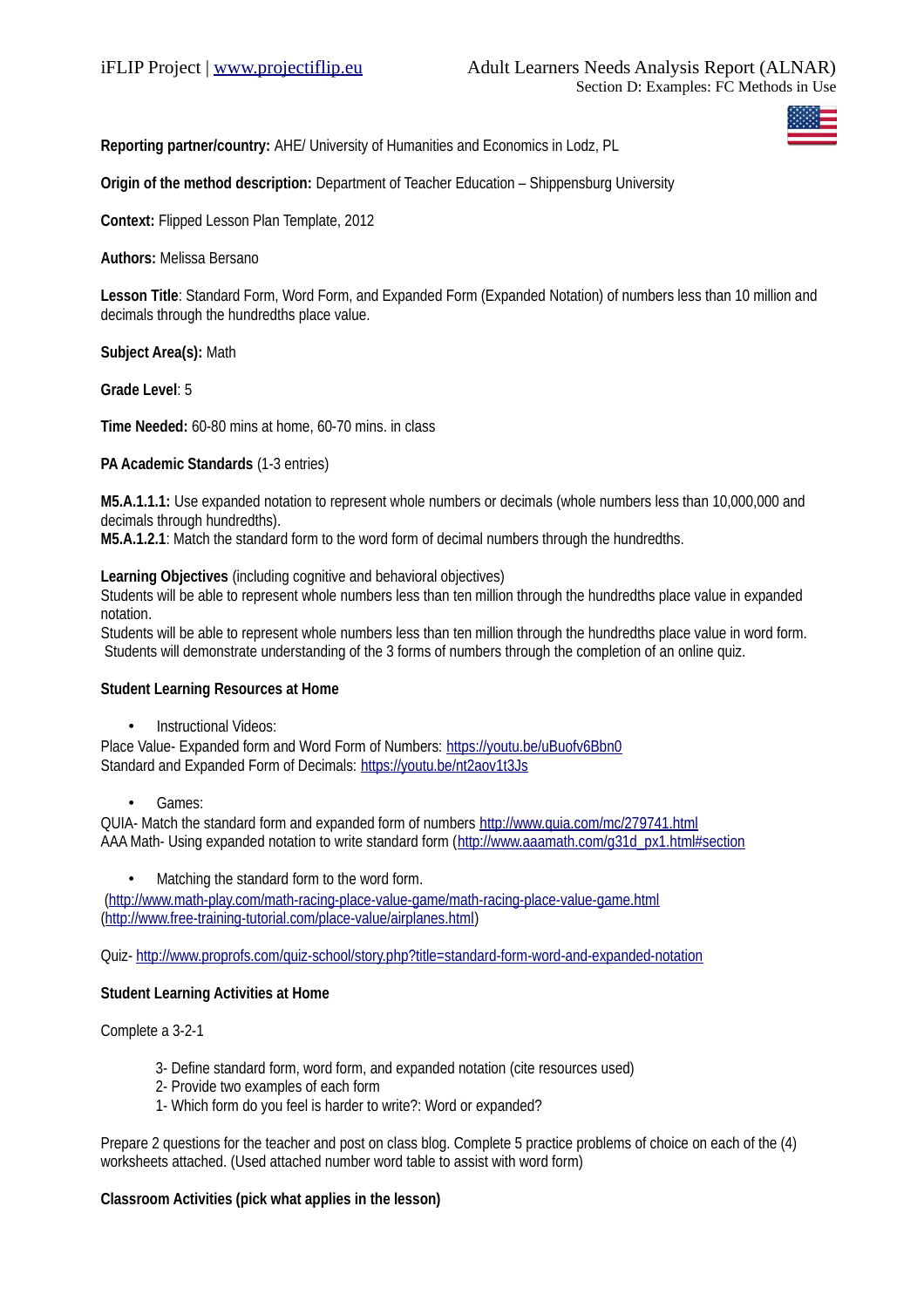Students share 3-2-1 note card in cooperative groups

- look for common themes
- look for differences
- see if peers can answer question
- Whole Group: Address common problems & facilitate whole group discussion. (record notes that answer common problems in math journal (notebook)
- Extension/Remediation stations (based on exercises completed at home on worksheets).

#### **Assessment**

- Response cards:
- Part 1
- Students are given 3 note cards that read as follows: word form, standard form, expanded form.
- Teacher presents different forms of numbers on Smartboard and students are to hold up the correct form card. Teacher records on grid those who respond incorrectly for each prompt/question.

## Part 2

 $\mathcal{L}$ 

- Students use whiteboards to respond to teacher prompts/questions.
- Ex. Teacher writes 26,546,000 on the Smartboard. Students write the expanded form on their whiteboard and hold up. Teacher records on grid those who respond incorrectly for each prompt/question.

#### Differentiated assessment strategies for Part 2 above:

◦ Aide scribes on whiteboard for low achieving and/or special education students. (reduced written load completely, while still assessing concept knowledge)

Low achieving and/or special education students work with an aide separately and are provided note cards that can be arranged to make word form, standard form, and expanded form for each example. (reduced written load, while still assessing concept knowledge)

## **Sources and further reading:**

<https://tch4902012mb7393.wikispaces.com/Flipped+Classroom+Lesson+Plan>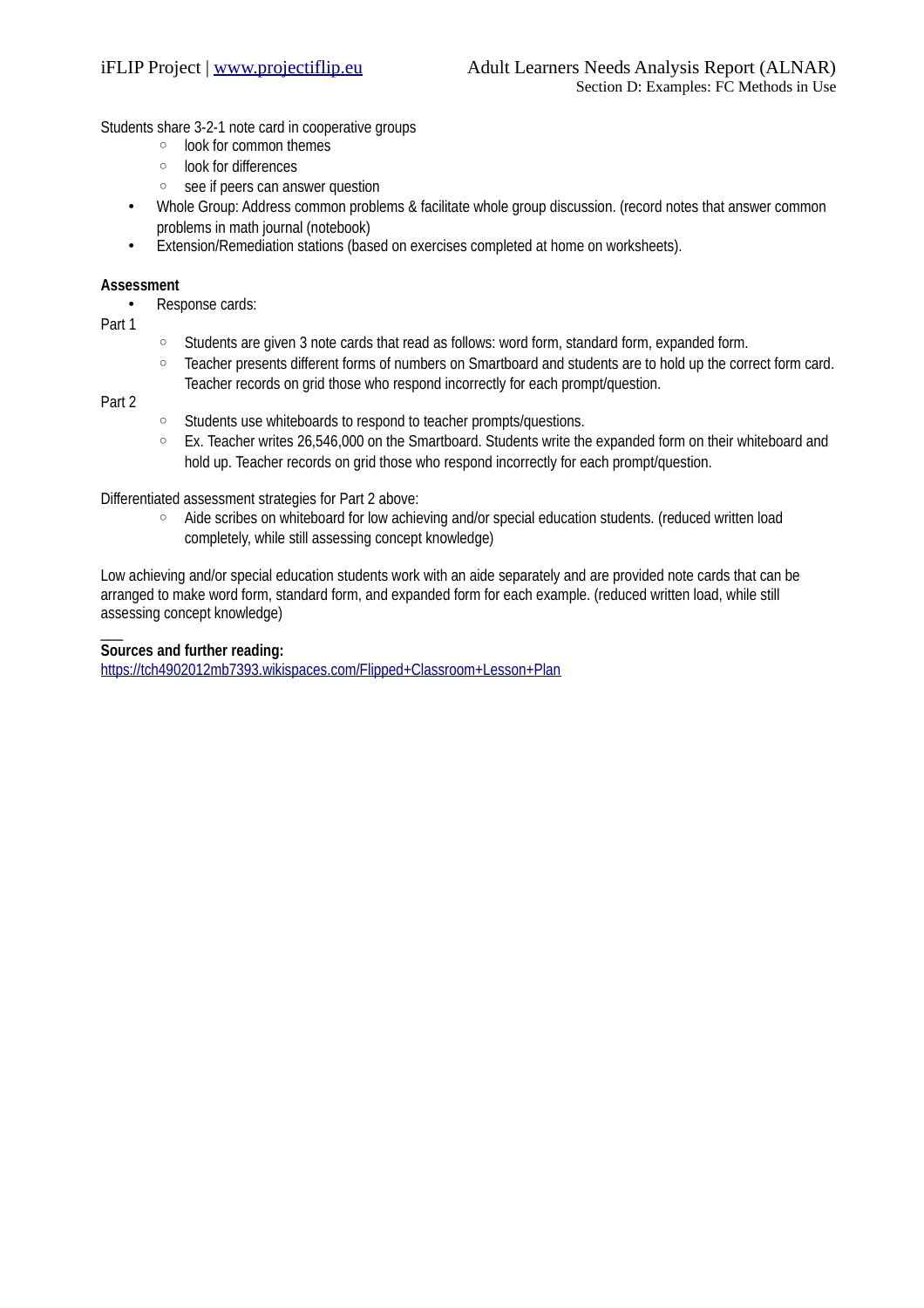**Reporting partner/country:** AHE/ University of Humanities and Economics in Lodz, PL

**Origin of the method description: New York University** 

**Context:** Flipped Lesson Plan Template

**Lesson Title:** 

**Subject:**

**Level:** 

**Prerequisite skills or knowledge (connect to prior lesson):** 

**Time Requirements for First Exposure & Incentive:**

 **Time Requirement for In-Class Activity:** 

**Time Requirement for Post-Class Activity:** 

## **Worksheet for preparing what students will do before, during, and after the lesson**

The success of your flipped class depends on the alignment of the what you want your students to accomplish before, during, and after the class.

## **Step 1: Define Content Scope, Learning Objectives, & Instructional Strategies**

*What is the scope of your topic?* Defining scope is important in terms of providing your students relevant and connected content that is not too granular or wide in terms of scope, otherwise students will have difficulty building a mental model and connecting content. Concept maps are useful exercises to help define scope.

*How will students use or apply the material?* Clearly write the learning objectives and outcomes that align with the activities students will do before, during, and after the class. It is not enough to for students to just read, listen, watch, and take notes. They need to use it to really learn it. Creating and communicating the learning objectives will help you to align your lesson and clearly define what you want your students to accomplish before, during, and after the class. When writing the learning objective including cognitive, affective, interpersonal, psychomotor domains. Describe what students will need to be able to know and do using active verbs from Boom's revised taxonomy. Use the chart below to fill out each goal.

Goal 1:

| Content Type | Learning Objective | Task, Question, or Activity |
|--------------|--------------------|-----------------------------|
|              |                    |                             |

*Which instructional approach fits best for the main learning activity?* Choose the evidence based instructional approach will fit the main learning activity (i.e.: direct or indirect instruction, peer-instruction, team-based learning, case-based learning, process-oriented guided inquiry learning)

## **Step 2: Student's gain familiarity with new material before class**

*What instructional materials and resources will you use for students to familiarize themselves with the content prior to class?* The pre-class work should set the scene for the in-class activity. Plan through how you will communicate the new instructional ideas. Would students benefit more from watching a video demonstration outside of class at their own pace and as often as needed or would some other media type (i.e.: text, animation, graphic) serve the presentation of instructional content more effectively? Review research literature for best uses of media and technology for your audience, topic, and objectives.